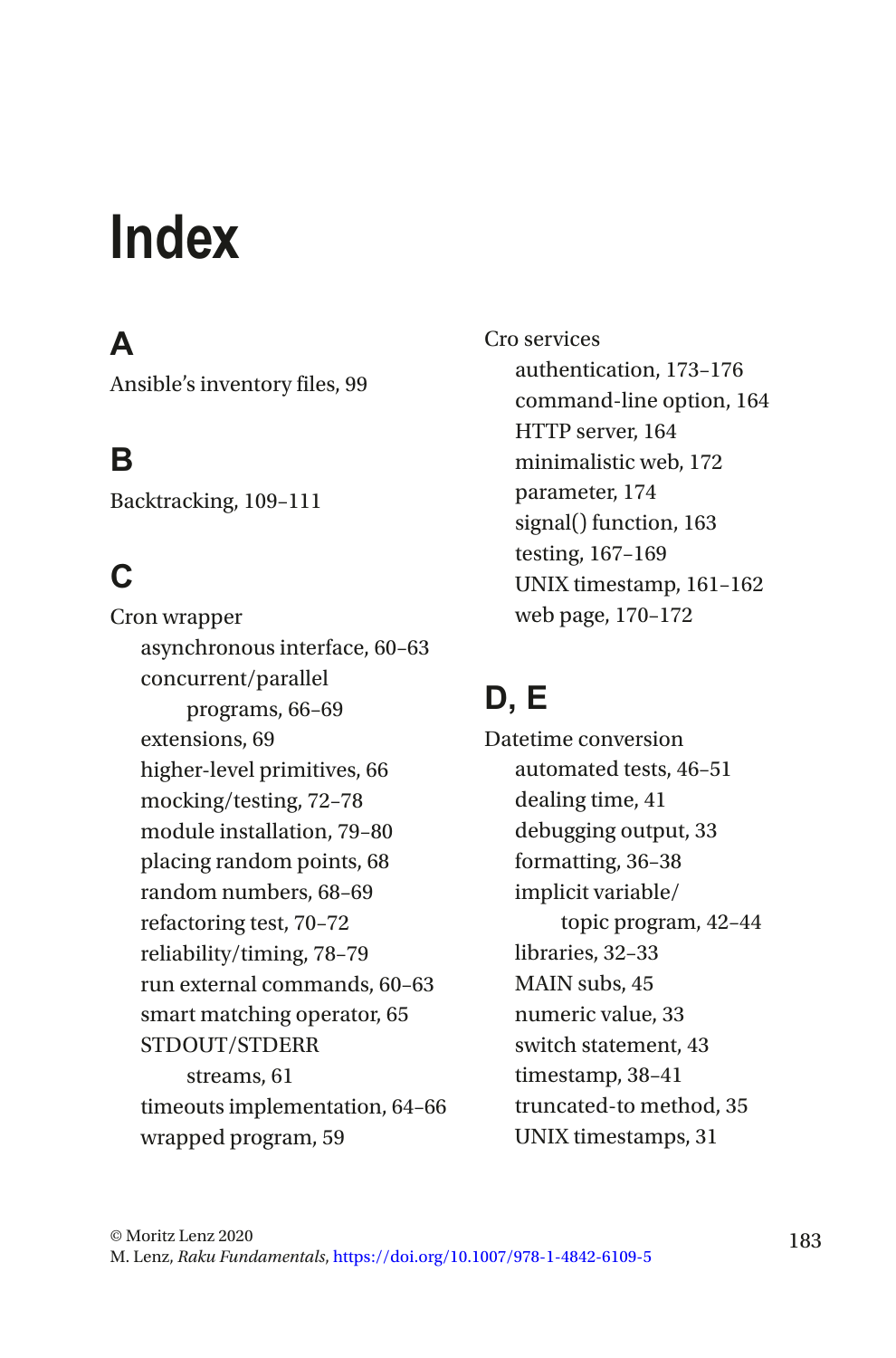#### INDEX

#### **F**

Flame graphs, 138–141 Functional programming argument, 148 configuration, 146 deterministic color generation, 147 divide/conquer, 151 enum/enumeration, 150 flame graphs, 144 file/directory classes, 149 inner function, 145 refactoring function, 145 terminate function, 144 tree/flame graph, 140–144

# **G**

Grammars features, 112 matches action class, 118 capturing group, 115 data structure, 113 match tree, 115 parse-ini method, 119 rule method, 118 submatches, 117 regex definition, 113 Graph file/directory flame graphs, 138–141 function (*see* Functional programming)

reading file sizes, 129–132 tree-map, 132–137

### **H, I, J, K, L, M, N, O**

heredoc, 85

## **P, Q**

Package application Dockerfile, 180 modules/software, 179 Windows installation, 180 zef module, 178 Paring INI files, 99 backtracking, 110–112 error messages, 120 context, 123–125 expect method, 124 failure, 120–121 goal-matching syntax, 125–126 parsing error messages, 122–123 tracer module, 121 grammars (*see* Grammars) key/value pairs/comment lines, 108 primitives, 105–109 regexes (*see* Regexes) stand-alone regex, 108 Perl Compatible Regular Expressions (PCRE), 101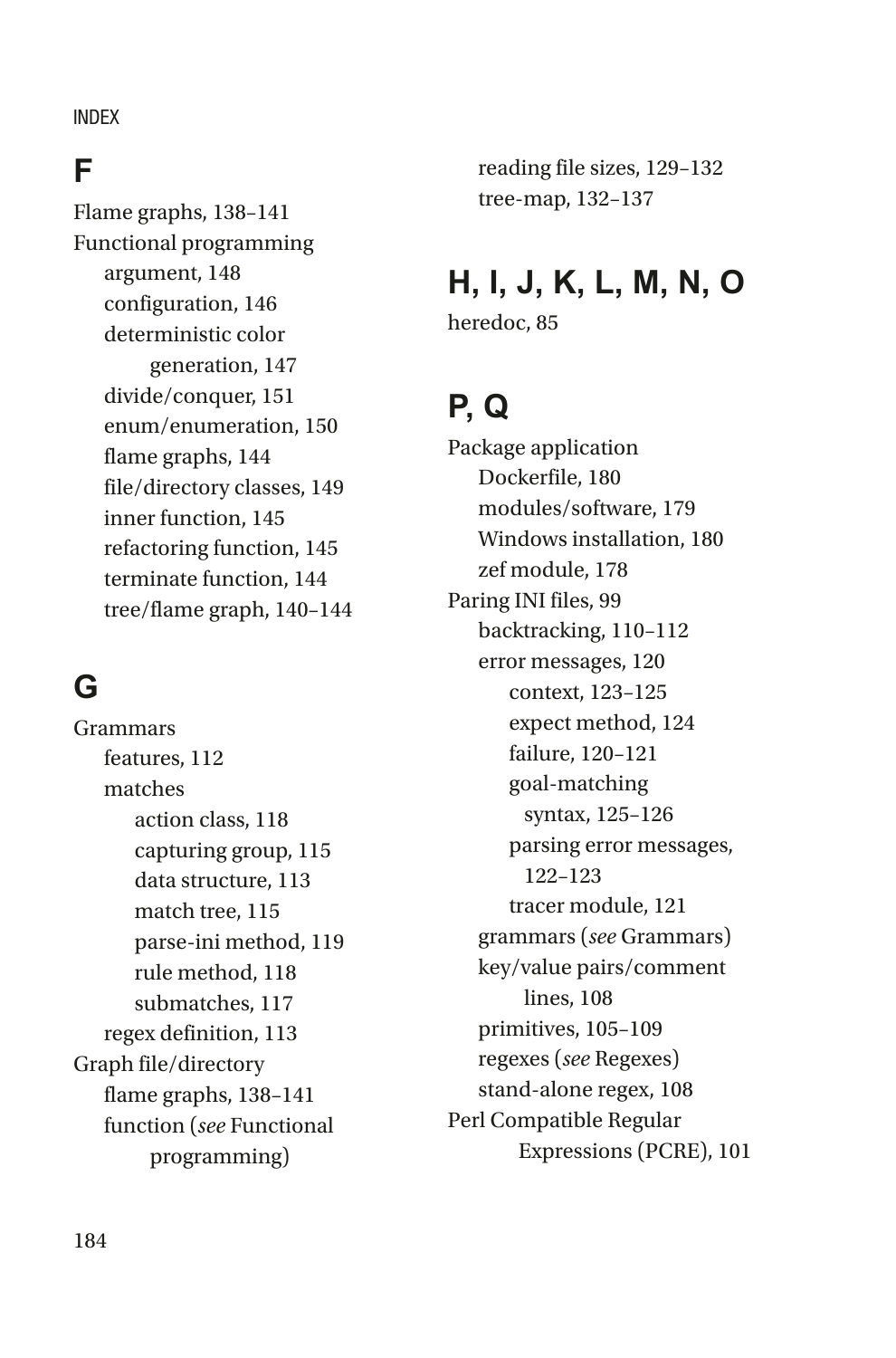# **R**

Rakudo Docker, 9–11 documentation, 12 installation process, 7–8 module installer, 11 PATH environment, 8–9 source code, 10–11 testing, 11 Raku programming language classes/object declarations, 94–96 concurrency/parallel execution, 96 conservative Perl 5 developers, 3 history of, 4 intended audience, 2 libraries, 4 Perl influence, 1 subroutines, 92–94 technical benefits, 5 variables/scoping, 91 Regexes character classes, 102–103 either/alternatives, 104 parsing value pairs, 100–101 quantifiers, 103–104 regular expressions, 100

# **S**

Scaling code base, 177 Sink context, 76

Storage back end API code, 87–88 database handle, 82 development, 83–87 expansion, 89 insert method, 84 persistent storage, 81–83 statement handle, 82 Sudoku puzzle ASCII code, 18 constant, 23 for loop, 16 horizontal lines, 21 I/O operation/tragedies, 24 join method, 20 lexical variable declaration, 15 loop statement, 20 ++ postfix operator, 22 Raku program, 14 shortcuts, 22 solving puzzle, 17 string substitution, 18 substr function, 16 SVG text-based vector graphics, 27–29 UNIX programs, 26 unsolved form, 13 working process, 19

#### **T**

Test Anything Protocol (TAP), 48 Testing say() array variable, 56